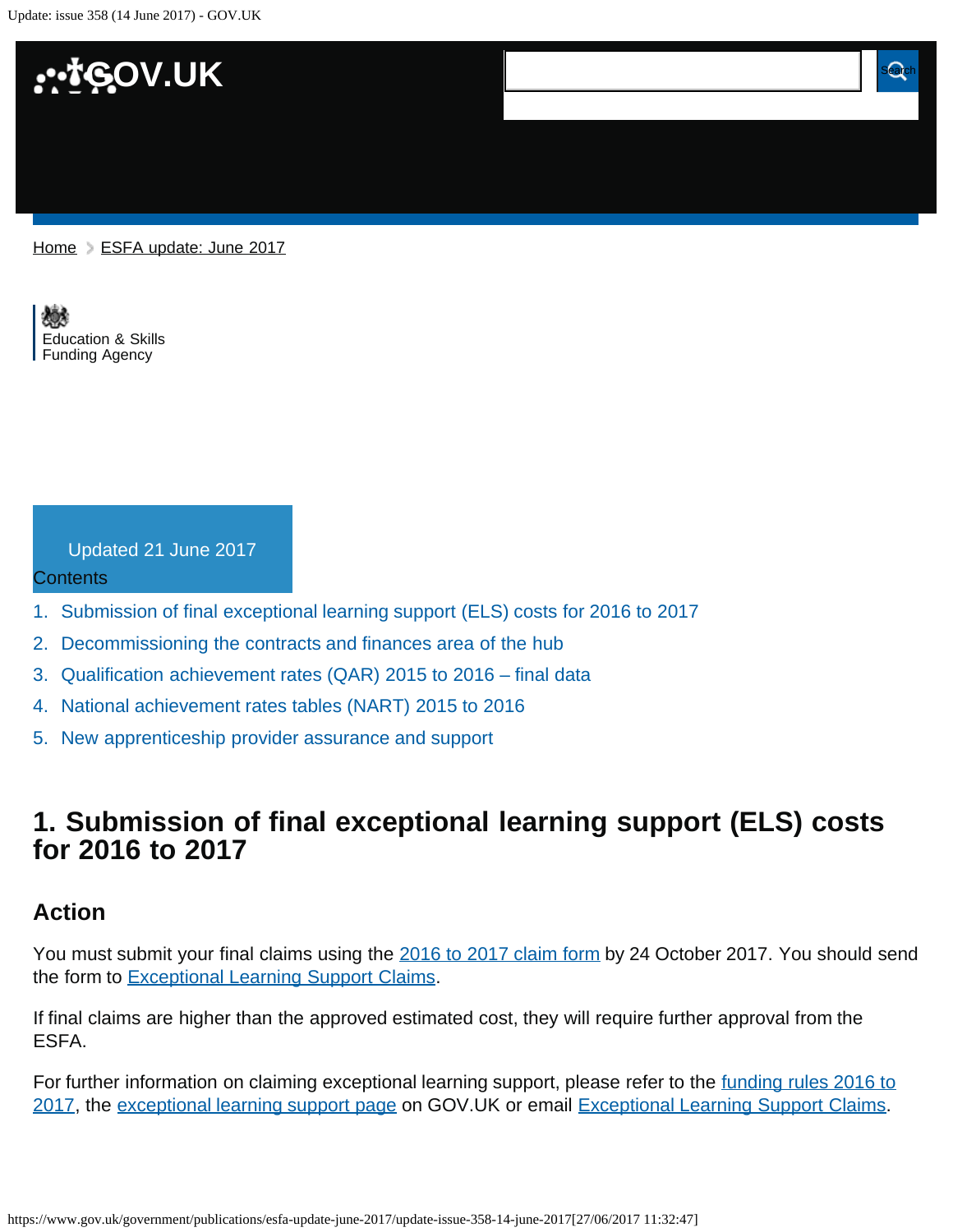# <span id="page-1-0"></span>**2. Decommissioning the contracts and finances area of the hub**

## **Action**

The contracts and finances area of [the Hub](https://des.fasst.org.uk/Pages/default.aspx) will start to be decommissioned at the end of June 2017 when providers will no longer have access.

You will need to download and save any documents held in the service that you want to keep, such as:

- contracts
- funding statements
- funding claim forms
- reconciliation statements
- subcontractor declaration forms
- apprenticeship grant for employers (AGE) reports

Many of these are now available in the **Skills Funding Service (SFS)** and other services that need to be retained will be made available in SFS between now and the end of September 2017.

# <span id="page-1-1"></span>**3. Qualification achievement rates (QAR) 2015 to 2016 – final data**

### **Information**

We will publish the national achievement rate tables on 15 June. We will also update the national achievement rates headline data published in the Statistical First Release (SFR).

All provider QAR dashboards and data files will be updated on the Hub at the same time. Some providers will see a slight increase to their QAR due to the inclusion of learners on an agreed break in learning prior to August 2013. There is no impact on the minimum standards position for any providers.

For further information, please refer to the updated [dataset production specification](https://www.gov.uk/government/publications/sfa-qualification-achievement-rate-2015-to-2016-formerly-qsr) documents.

# <span id="page-1-2"></span>**4. National achievement rates tables (NART) 2015 to 2016**

### **Information**

We will publish the national achievement rates tables, including related annexes on 15 June following the end of an extended pre-election period this year.

The information will be available in the **Statistical First Release (SFR)** when the link goes live on 15 June.

The [national achievement rates headline data](https://www.gov.uk/government/statistics/further-education-and-skills-march-2017) previously published in the SFR will also be updated on 15 June.

If you have any queries, please email the [service desk.](https://www.gov.uk/government/publications/esfa-update-june-2017/servicedesk@sfa.bis.gov.uk)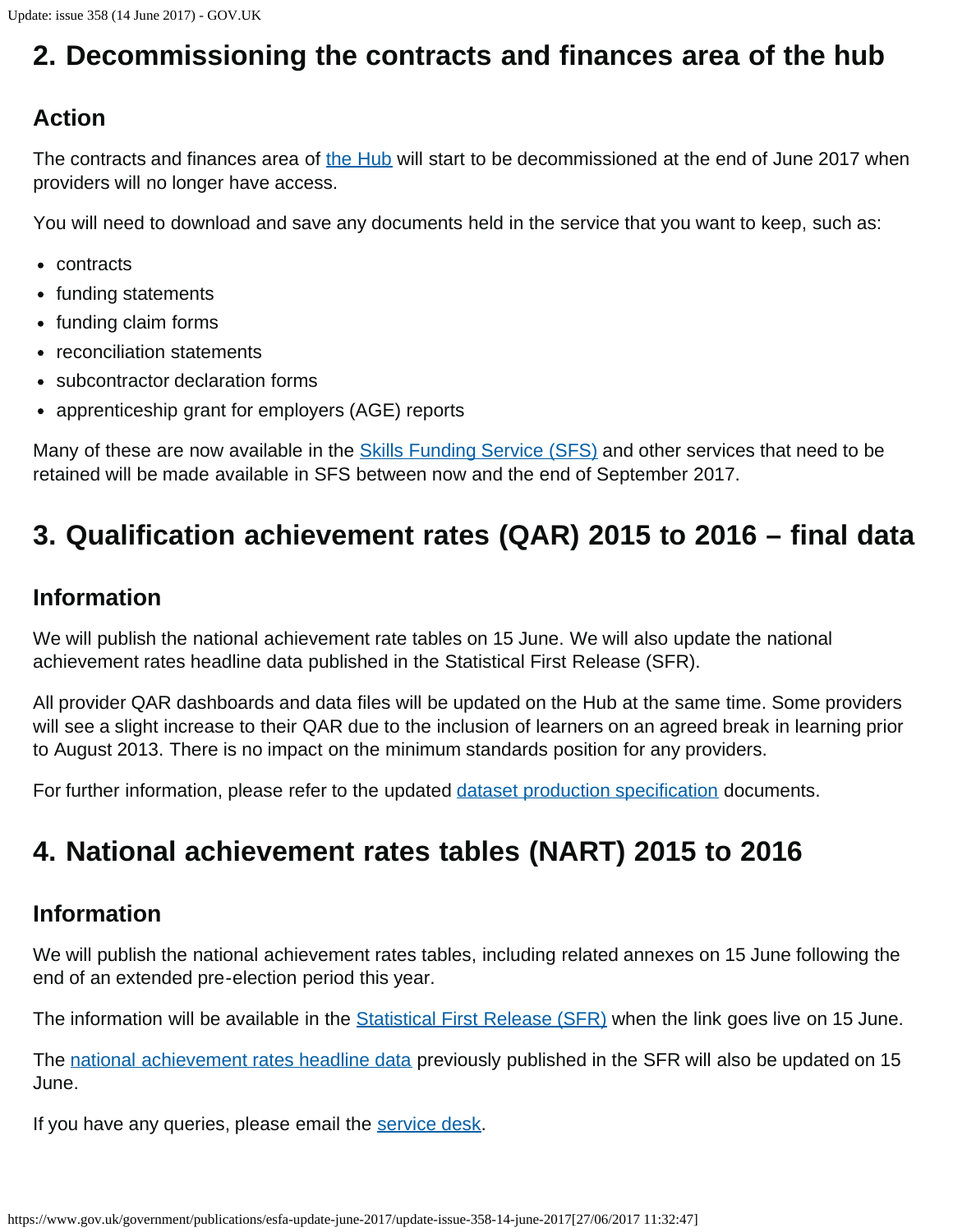# <span id="page-2-0"></span>**5. New apprenticeship provider assurance and support**

### **Information**

As employers begin to take control of their apprenticeship programmes, they have a greater choice of training providers as new organisations are accepted onto the register of apprenticeship training providers (RoATP).

We want to ensure employers receive the highest quality service and we are carrying out planned assurance work to support these new organisations to deliver to the highest standards. This includes workshops, self-assessments, surgeries, visits and funding audits.

As well as providing support, we will also consider the impact on their RoATP status if we have significant concerns during this process.

We will contact all new providers directly, however, if they have any questions they should contact their provider manager.

Is there anything wrong with this page?

### **Services and information**

**[Benefits](https://www.gov.uk/browse/benefits)** 

[Births, deaths, marriages and care](https://www.gov.uk/browse/births-deaths-marriages)

[Business and self-employed](https://www.gov.uk/browse/business)

[Childcare and parenting](https://www.gov.uk/browse/childcare-parenting)

[Citizenship and living in the UK](https://www.gov.uk/browse/citizenship)

[Crime, justice and the law](https://www.gov.uk/browse/justice)

[Disabled people](https://www.gov.uk/browse/disabilities)

[Driving and transport](https://www.gov.uk/browse/driving)

[Education and learning](https://www.gov.uk/browse/education)

[Employing people](https://www.gov.uk/browse/employing-people)

[Environment and countryside](https://www.gov.uk/browse/environment-countryside)

[Housing and local services](https://www.gov.uk/browse/housing-local-services)

[Money and tax](https://www.gov.uk/browse/tax)

[Passports, travel and living abroad](https://www.gov.uk/browse/abroad)